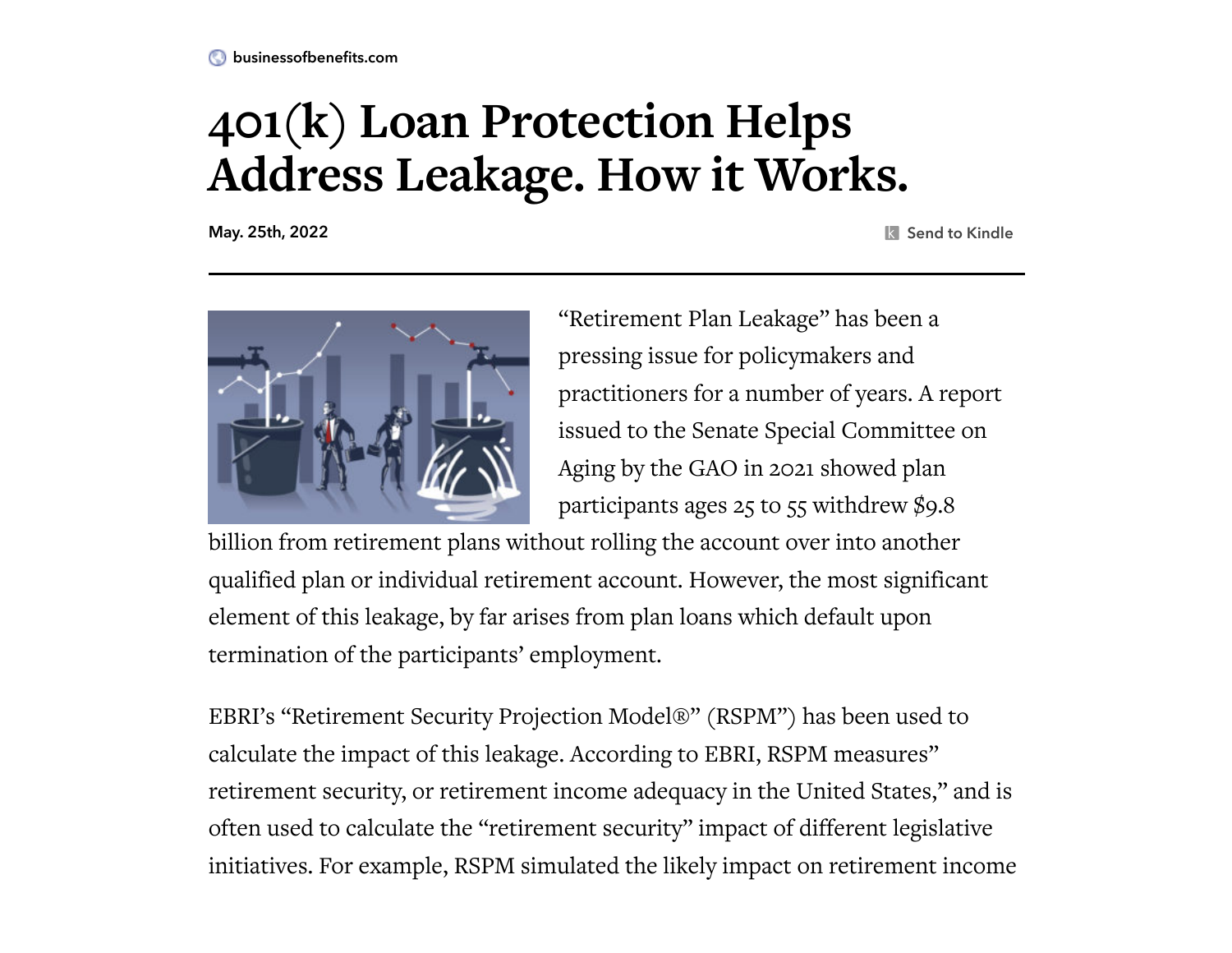adequacy of three of the SECURE Act's important provisions (that is, widening access to multiple employer plans (MEPs) through PEPs; increasing the cap under which plan sponsors can automatically enroll workers in "safe harbor" retirement plans, from 10 percent of wages to 15 percent; and covering long-term part-time employees). Taking all three of these provisions into account, the reduction in retirement savings deficits was simulated to be [\\$114.9 billion..](https://www.ebri.org/publications/research-publications/issue-briefs/content/how-much-more-secure-does-the-secure-act-make-american-workers-evidence-from-ebri-s-retirement-security-projection-model)

There are two telling RSPM reports which help quantify the true magnitude of leakage. The first is the report that determined that the aggregate retirement deficit for all U.S. households ages 35–64 as of [January](https://www.ebri.org/publications/research-publications/issue-briefs/content/impact-of-the-covid-19-pandemic-on-retirement-income-adequacy-evidence-from-ebri-s-retirement-security-projection-model) 1, 2020, was \$3.68 trillion. The second report, labelled "The Impact of Adding an [Automatically](https://www.businessofbenefits.com/2022/05/articles/loan-protection/401k-loan-protection-helps-address-leakage-how-it-works/attachment/ebri-loan-protection/) Enrolled Loan Protection Program to 401(k) Plans",, was published this past February. That report established that loan defaults prevented by automatic enrollment in loan protection (protection which would be triggered default following termination from employment) decreases that deficit by \$1.96 trillion, or by 53%. This identifies loan defaults following termination of employment as being a key source of "leakage," as well as an important element of the nation's "retirement savings deficit."

The massive size of this systemic retirement security loss from loan defaults has largely gone unnoticed in the past by policymakers, plan sponsors and plan advisers because of a very simple fact: the DOL does not require this data to be separately reported on the Form 5500. These defaults are merely reported as plan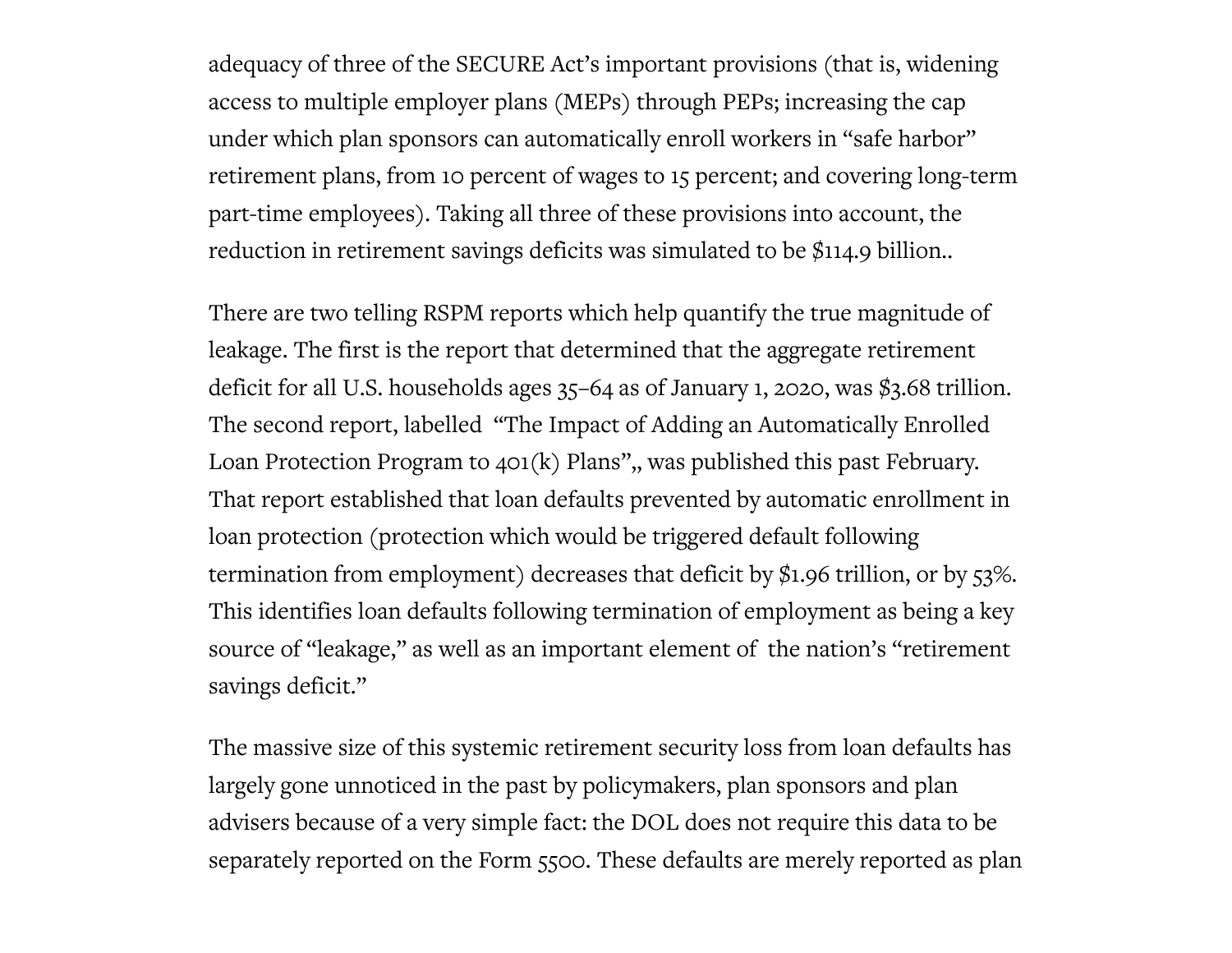distributions in Schedule H or I to the 5500, being treated-instead-as similar to and along with a successful retirement outcome. These defaults and their associated negative impact are clearly very real and should be alarming to an industry whose focus has been on "financial wellbeing" and improved retirement outcomes.

There has been a fundamental misconception about loans (which approaches a sort of "legacy" status) which has lent to the extent of this leakage. It is the pervasive notion that a participant borrowing from an individual account plan is simply and harmlessly "borrowing from themselves." This is simply not true. Participants are actually entering into a formal commercial relationship with the plan, under which the loan is collateralized with the participant's accrued retirement benefit in the plan. Though virtually all  $401(k)$  plans "raise" the funds which are being lent to the participant by liquidating the participants account investments and replacing it with the value of a promissory note, there are a number of other arrangements-such as under certain 403(b) annuity contractswhere the "lent" funds are actually not actually derived from the liquidated investments in participant accounts. No matter how automated and simple a record keeper may make it to borrow from a plan, a plan loan creates a legally substantive relationship between the participant and the plan.

This means that it is the plan, not the participant which suffers an economic loss when a participant defaults on the loan, even if it's a default which is forced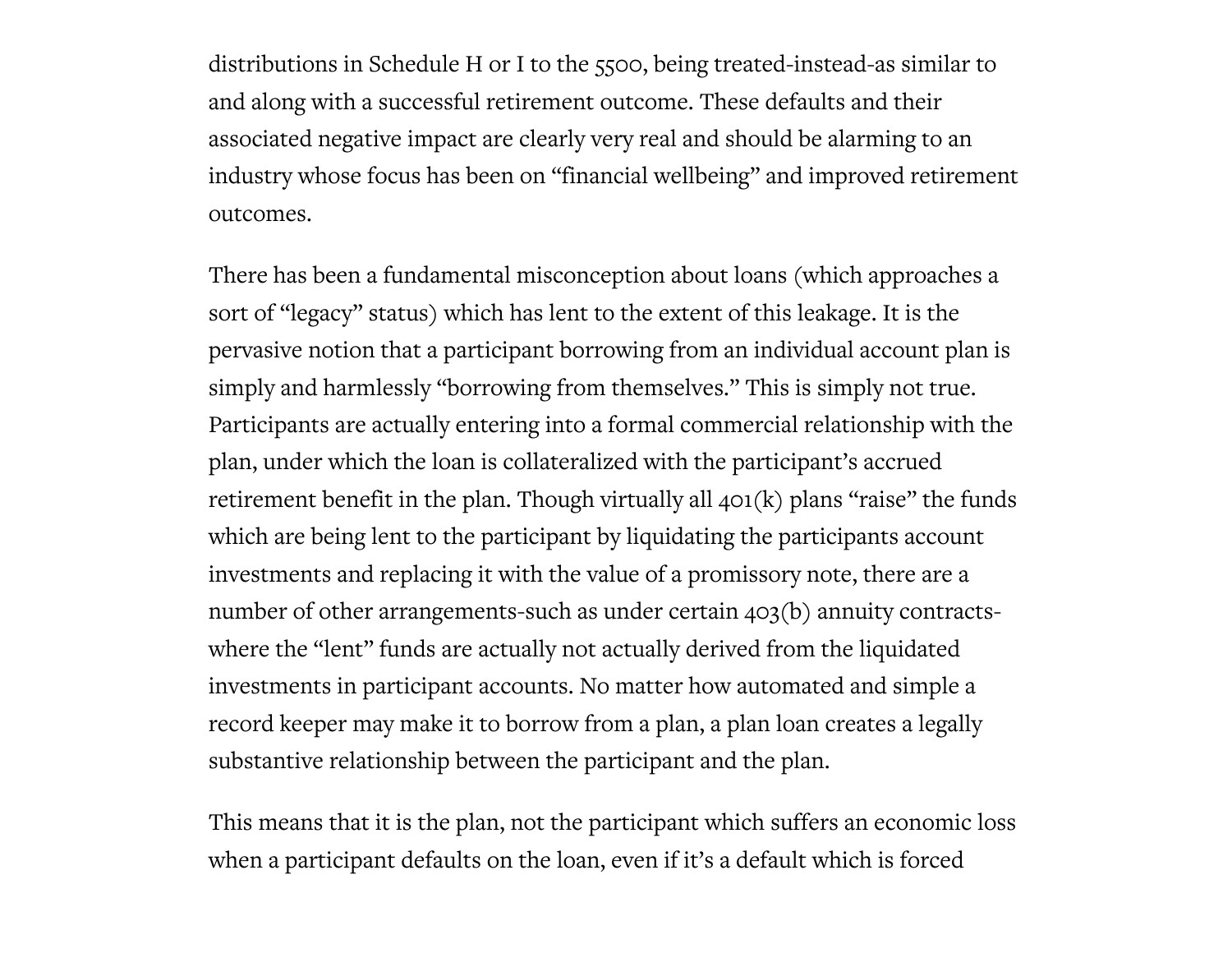simply by the employee's separation and removal from the sponsor's payroll system. It is the plan which does not receive the repayment of outstanding loan balance. Nothing in the statute or regulations force the plan to automatically exercise its lien on the participant's retirement account upon the loan's default. To the contrary, there is actually telling language from plan loan's regulatory history which suggests that this should be the last, not the first, resort of the plan's fiduciary. The sponsor can choose, instead, to design into its loan program the ability for the participant to continue post-severance loan repayments, and a number of plans allow that practice. Another option is to build into the plan's loan policy the "loan protection" program which is referenced by the EBRI study. This type of program is especially useful when participants suffer "involuntary defaults" such as layoff, permanent disability or death, all essentially events beyond their control.

An automatically enrolled loan protection program of the type referenced by EBRI works by the plan sponsor adopting it as part of the plan's written loan policy. A B2B commercial P&C insurance policy is purchased, covering the losses the plan would incur should a participant's loan default, under clearly specified circumstances described in the policy (such as involuntary unemployment). This insurance can either cover the entire outstanding balance of the loan, or a stream of loan payments for a period of time, usually chosen for a sufficient amount of time for the participant to become reemployed. Any insurance recovery received by the plan from the insurer will then, by virtue of the language of the loan policy,